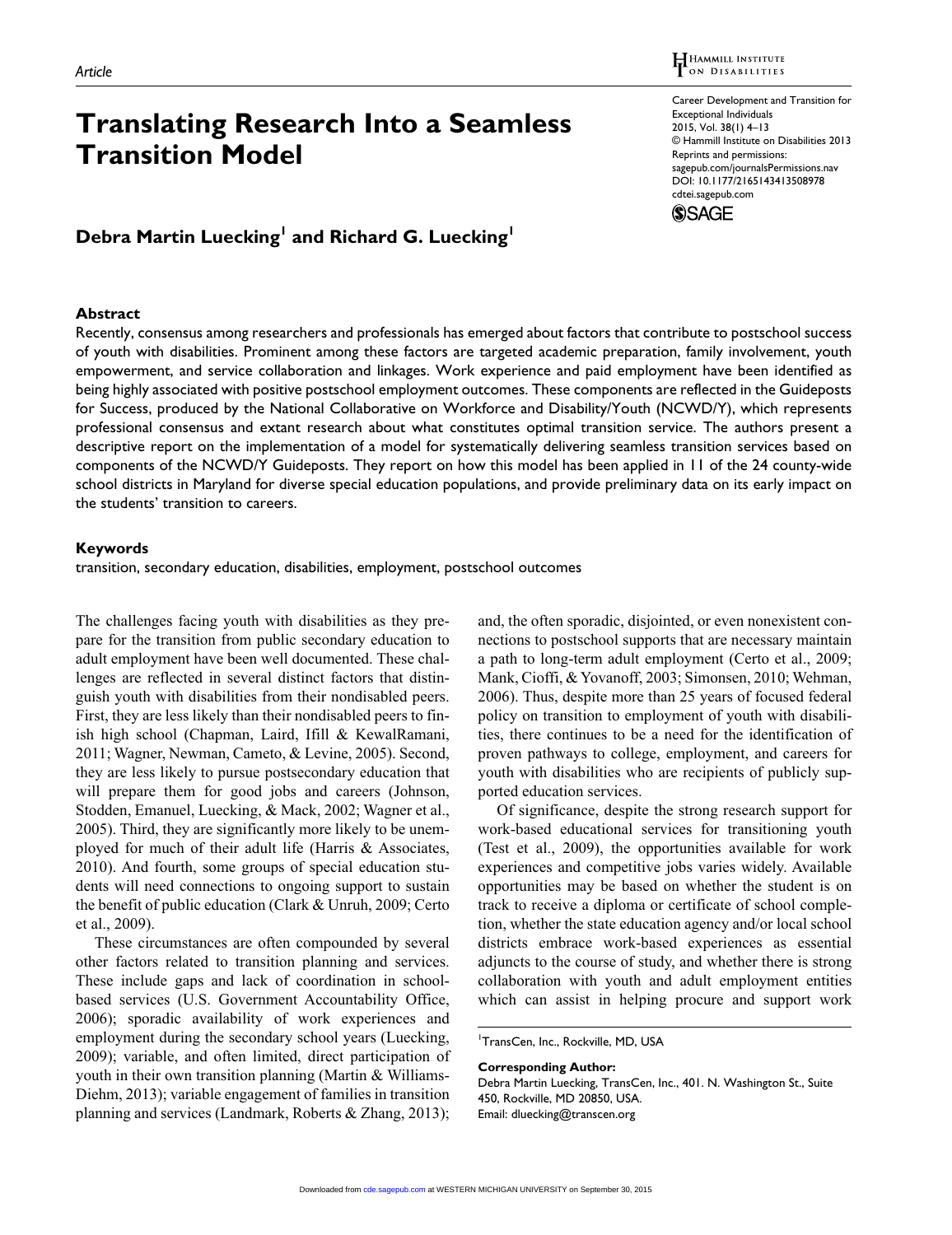experience (Fraker & Rangarajan, 2009; Luecking, 2009). These barriers must be must mitigated to minimize the impact of disjointed service delivery as schools and postschool service providers prepare youth for employment and careers.

These longstanding challenges to effective school-tocareer transition for youth with disabilities have led to recent attempts to synthesize what works in transition and to suggest approaches to address these challenges. In fact, the increasing knowledge base about effective transition practice has resulted in an emerging consensus among researchers and professionals about the factors that contribute to the delivery of optimal transition services (Cobb  $\&$ Alwell, 2007; National Alliance for Secondary Education and Transition [NASET, 2005]; National Collaborative on Workforce and Disability/Youth [NCWD/Y, 2005]). Youth empowerment, family involvement, activities that connect transition resources, solid academic preparation in conjunction with transition planning, and work experiences have been found to be potentially important influencers of postschool employment outcomes. In particular, there is a growing body of evidence that work experience and paid integrated employment during secondary school years predicts successful postschool employment (Carter, Austin & Trainor, 2012; Fabian, 2007; Luecking & Fabian, 2001; Test, et al., 2009). The *Guideposts for Success* published by the NCWD/Y (2005) represents a concerted effort to synthesize research and what is known about service features that lead to effective transition. The *Guideposts* offers a framework, based on an intensive review of the research, for organizing approaches to achieving the desired transition outcomes of employment and career paths.

The *Guideposts for Success* present five elements of intervention that are important to successful transition to college and careers: *School-based preparatory activity*, that is, academic instruction and targeted curricula that lead to effective transition to employment and careers; *career preparatory and work experiences*, including vocational and technical training, employer-based work experiences, and jobs; *youth development and youth leadership*, especially as it relates to self-determined transition and career planning; *family involvement*, including that which supports the pursuit of employment and career goals; and *connecting activities*, that is, those activities that enable youth to be linked with organizations and services that complement their transition services and/or enable necessary postsecondary supports for enrolling in postsecondary education and/or finding and keeping employment. The value of the *Guideposts* is that it represents a promising framework across five distinct components that are based on extant research of transition service delivery. Each of the components of the *Guideposts* represents important influencers on the ability of youth to reach for the "gold standard" of transition: a job and a clear career path.

Although research documents support of individual components of the *Guideposts*, the efficacy of the *Guidepost*s framework, when applied as a single and coordinated process for seamless transition service delivery, is mostly unknown. This article presents a model for systematically delivering seamless transition services, based on components of the NCWD/Y *Guideposts* and its researchbased framework, designed to address the lingering barriers faced by transitioning youth. We report on how this model has been piloted in 11 of the 24 county-wide school districts in Maryland for diverse special education populations and provide selected early results.

#### **Method**

In 2007, the Maryland Division of Rehabilitation Services (DORS), of the Department of Education, received a transition model demonstration grant from the U.S. Department of Education, Rehabilitation Services Administration, to implement and evaluate a statewide best practice transition model called the Maryland Seamless Transition Collaborative (MSTC). DORS, along with its primary implementation partner, TransCen, Inc., designed a model of transition services, whereby youth presumed eligible for state vocational rehabilitation (VR) services receive, beginning in early secondary school, a sequential delivery of specific transition services designed to result in uninterrupted, or seamless, transition from public education to employment and/or postsecondary education. Other collaborating partners in MSTC include the Maryland State Department of Education, the Maryland Department of Disabilities, other State agencies including the Maryland Developmental Disabilities Administration and the Maryland Department of Health and Mental Hygiene, families, and community-based partners represented on the Governor's Interagency Transition Council. The Council provides oversight to the project.

## *MSTC Conceptual Framework*

The MSTC model of transition service delivery is informed and influenced by the *Guideposts*, and includes important additional attention to seamless connections to work supports and postsecondary education well in advance of secondary school exit. The MSTC intervention components are designed to address the known barriers to youth transition and to build heavily on nationally recognized and researchbased transition practices reflected in the *Guideposts*.

Figure 1 illustrates the conceptual framework of the MSTC model. The intervention efforts and their various components are designed to have impact on youth with disabilities and the transition environments that are available to them, and the barriers which are known to impede effective transition to employment.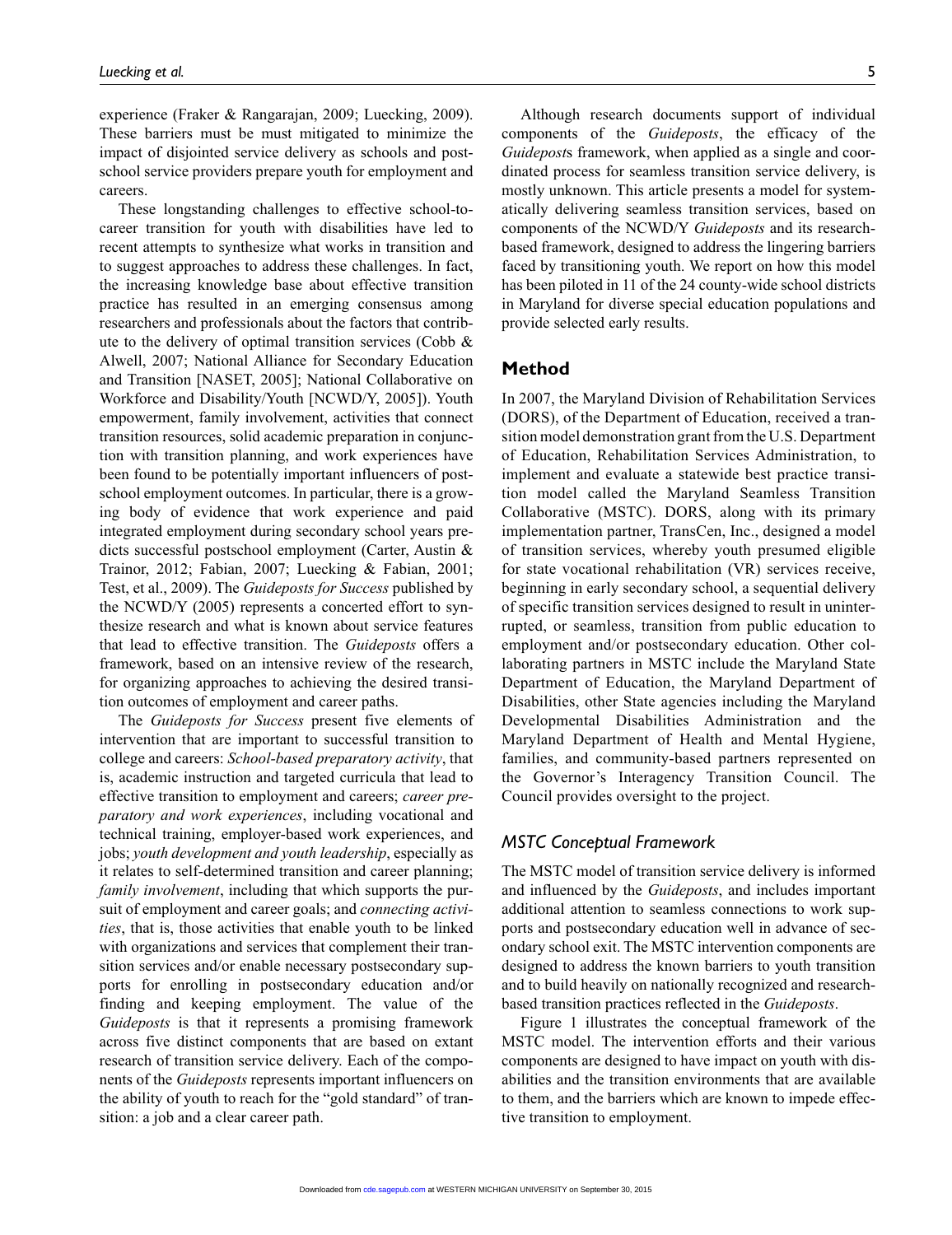

**Figure 1.** Conceptual framework for system seamless transition model: Maryland Seamless Transition Collaborative (MSTC).

Seamless transition as it applies to the MSTC model refers to the following key outcomes achieved and in place at the point of school exit: (a) active VR agency case; (b) linkage to a community rehabilitation provider (CRP), as necessary; and (c) individualized paid inclusive employment and/or enrollment in postsecondary education. The latter constitutes the ideal, or optimum, measure of seamless transition, that is, employment or enrollment in postsecondary education is in place when the student exits secondary education. For the longer term, the desired key outcome is ongoing postschool individualized paid inclusive employment for youth participants as demonstrated by successful VR case closures. Thus, the evaluation of the model's implementation is driven by this question: *How does the delivery of the model impact on these key outcomes?*

## *MSTC Flow of Services*

As illustrated in Figure 2, the MSTC model is designed to be a systematic delivery of key transition services, which occur during the last 3 years of the students' secondary education with the intended outcome of each student exiting school employed in an individualized, integrated job of choice and/or enrolled in postsecondary education prior to school exit. Targeted students are those who are eligible for vocational rehabilitation services from VR, receive special

education or 504 services, are expected to need supports and service linkages to seamlessly transition, and have consented to receive the services. MSTC services begin in the 10th grade, or 3 years prior to projected school exit, and continue through postschool follow-up. In the 10th grade, students enrolled in the model begin a process of discovery designed to assist them in identifying preferences, attributes, strengths, and goals, which will inform transition planning and services. Central to the model is the active involvement of the VR counselor in each student's transition planning and receipt of services. In 11th grade, or 2 years prior to projected school exit, a VR counselor is assigned to the student and formally opens a case. The application process is initiated for projected postschool support services, including postsecondary education, developmental disabilities services, or mental health services as applicable and appropriate. As well, opportunities for paid work-based experiences are initiated, although these experiences can occur anytime during the 3 final years in school. Support for students to be directly involved in their Individual Education Plan (IEP) development is provided throughout the 3-year intervention, as is encouragement and support for family input and participation in MSTC model activities. All services are coordinated with school and academic preparation ordinarily provided to each student.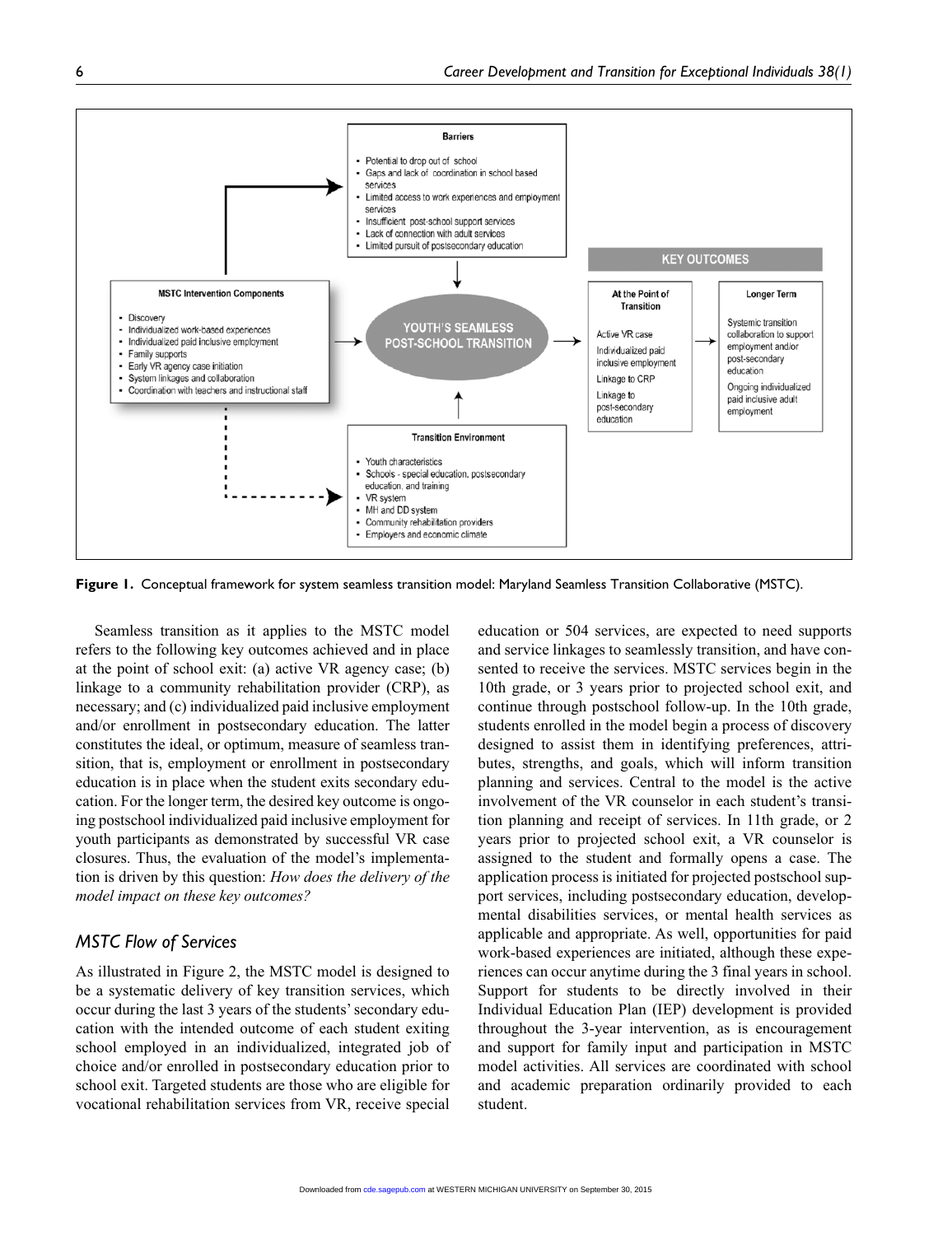

**Figure 2.** Maryland Seamless Transition Collaborative: Students services flowchart.

In the last year before projected school exit, two key interventions are emphasized. First, by the time the students finish school they ideally have at least one paid inclusive employment experience. This is in the form of either a direct hire job, where the wage is paid directly by the employer, or a summer youth employment experience that may include a stipend wage, or both. Second, as appropriate and necessary, the student is actively receiving postschool support services, which often begin prior to formal school exit. The optimum outcome is that students exit with paid, individualized, integrated employment with the support of a CRP, if necessary and desired, and/or they are enrolled in postsecondary education with disability on-campus support as needed or requested.

#### *Intervention Components*

As noted, the *Guideposts for Success* (NCWD/Y, 2005) includes components that address identified barriers to effective transition and as such offers the foundation from which the MSTC intervention components were tailored. Table 1 pairs the components of the MSTC model with the applicable Guideposts. Explanation of each of the intervention components follows.

*Discovery.* Before work experiences and employment begin, students undergo a process to explore their strengths and to uncover their employment interests, goals, and support needs. The process is adapted from what Condon and Callahan (2008) call Discovery. Students participate in a facilitated process in which professionals, family members, and friends identify particular student strengths, needs, and preferences which are documented in a Positive Personal Profile (Tilson & Cuozzo, 2001; Luecking, 2009) that is used as the basis for the individualized planning and employment process.

In addition to the development of a Positive Personal Profile, students may also receive self-determination instruction so that they may acquire self-knowledge and self-empowerment to direct and advocate for career and life choices (Wehmeyer & Palmer, 2002). They apply these skills as they participate and make informed decisions during transition planning, are directly involved in the IEP process, and are actively engaged in decisions and activities related to the transition to postschool settings.

*Individualized work-based experiences.* These experiences are cumulative across the last 3 years in secondary school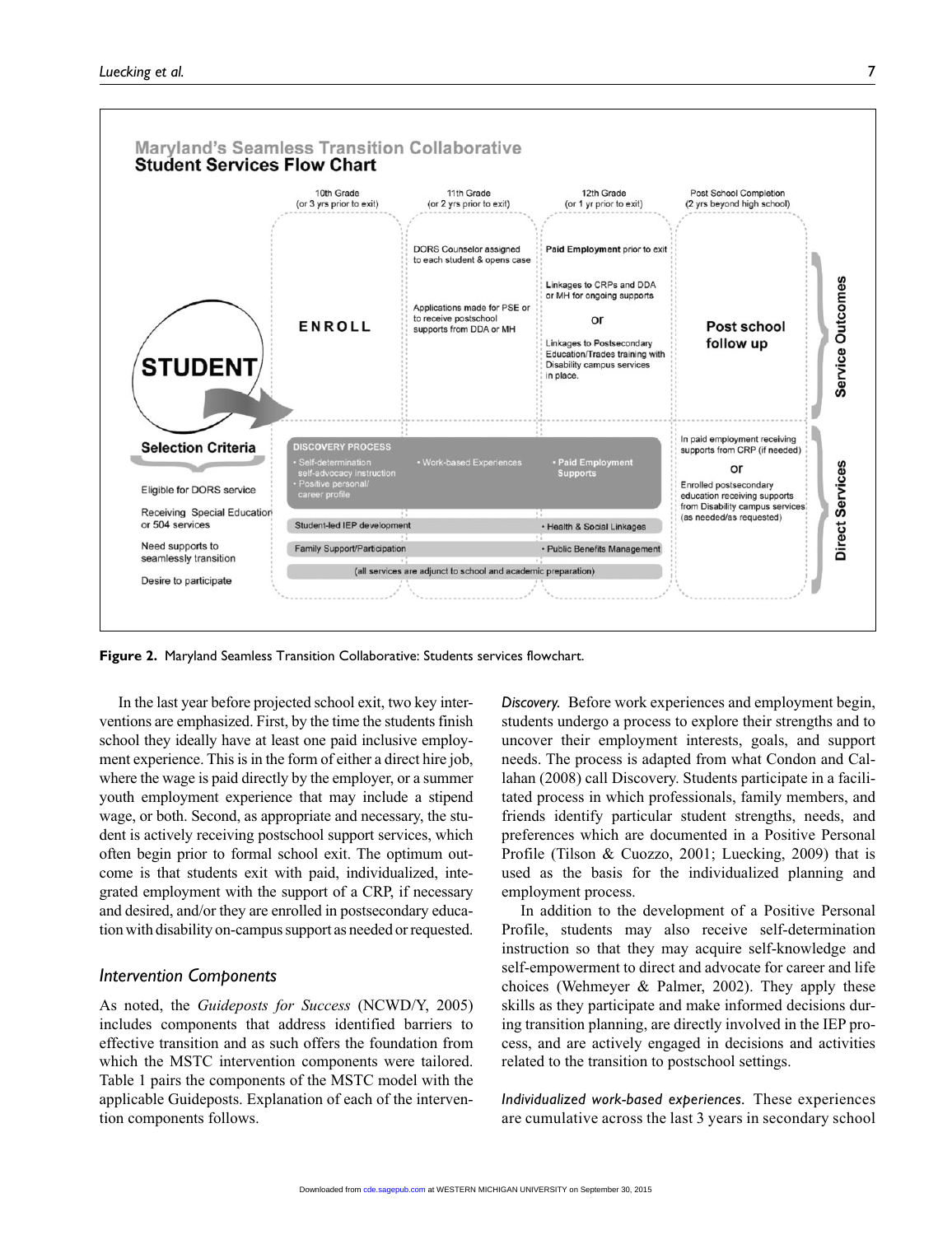| <b>MSTC Model Components</b>                                   | Applicable Guideposts Components (National Collaborative<br>on Workforce and Disability for Youth [NCWD/Y, 2005]) |  |
|----------------------------------------------------------------|-------------------------------------------------------------------------------------------------------------------|--|
| <b>Discovery</b>                                               | Youth development and youth leadership                                                                            |  |
| Self-determination instruction                                 |                                                                                                                   |  |
| Development of Positive Personal Profile                       |                                                                                                                   |  |
| Student-led IEP                                                |                                                                                                                   |  |
| Individualized work-based experiences                          | Career preparatory and work experiences                                                                           |  |
| Informational interviewing                                     |                                                                                                                   |  |
| Job shadowing                                                  |                                                                                                                   |  |
| Job sampling/volunteer job                                     |                                                                                                                   |  |
| Unpaid internship                                              |                                                                                                                   |  |
| Paid internship, that is, summer youth employment              |                                                                                                                   |  |
| Pre-employment activities                                      | Career preparatory and work experiences                                                                           |  |
| Individualized paid inclusive employment                       | Career preparatory and work experiences                                                                           |  |
| Job development/negotiations                                   |                                                                                                                   |  |
| Workplace supports                                             |                                                                                                                   |  |
| Family supports                                                | Family involvement                                                                                                |  |
| Informational meetings                                         |                                                                                                                   |  |
| <b>Transition fairs</b>                                        |                                                                                                                   |  |
| Transition planning                                            |                                                                                                                   |  |
| Benefits management and information                            |                                                                                                                   |  |
| System linkages and collaboration                              | <b>Connecting Activities</b>                                                                                      |  |
| Early VR agency case initiation, open case                     |                                                                                                                   |  |
| Project Management Teams                                       |                                                                                                                   |  |
| Linkage with postschool and employment services                |                                                                                                                   |  |
| CRP job development and support before and after school exit   |                                                                                                                   |  |
| Linkage to postsecondary education disability support services |                                                                                                                   |  |
| Coordination with teachers and instructional staff             | School-based, preparatory activities                                                                              |  |
| Partner participation in IEP meetings                          |                                                                                                                   |  |
| Work experience coordination with school program and           |                                                                                                                   |  |
| schedule                                                       |                                                                                                                   |  |
| Case management                                                |                                                                                                                   |  |

|  |  |  |  | Table 1. MSTC Model and Guideposts Components: Alignment and Comparison. |
|--|--|--|--|--------------------------------------------------------------------------|
|--|--|--|--|--------------------------------------------------------------------------|

*Note.* MSTC = Maryland Seamless Transition Collaborative; IEP = Individual Education Plan; VR = vocational rehabilitation; CRP = community rehabilitation provider.

and are generated from each student's interests, experiences, and strengths, with employment of choice as the intended outcome. Experiences could include combinations of informational interviews, job-site tours, job shadowing, volunteer job/job sampling, and unpaid or paid internships, including summer youth employment opportunities. These individualized work experiences begin no later than 2 years before the student exits from school and are intended to inform the job development efforts required for the student to acquire an individualized paid job in an integrated work setting prior to school exit. In many cases, CRPs assist in developing work experiences with local employers and provide on-the-job support. This early engagement provides an opportunity for CRPs to get to know the student and become the student's personal agent, as needed, in negotiating laterpaid employment.

*Individualized paid inclusive employment.* Employment is not only the desired culminating outcome of transition services but also a critical intervention in the MSTC flow of services. The intent is for every student to have, prior to school exit, at least one employment experience where the student is directly hired by an employer and where the other workers are primarily people without disabilities. For many students, this entails a standard competitive job with the prevailing wage. For others, the job may be customized with tasks, productivity, and schedules negotiated to meet the student and employer needs in a similar fashion as that defined by the U.S. Department of Labor, Office of Disability Employment Policy (2006). In all cases, the intent is that the job development and support is individualized to student interests and characteristics, as opposed to placements that are conveniently available but not necessarily well suited for individual students.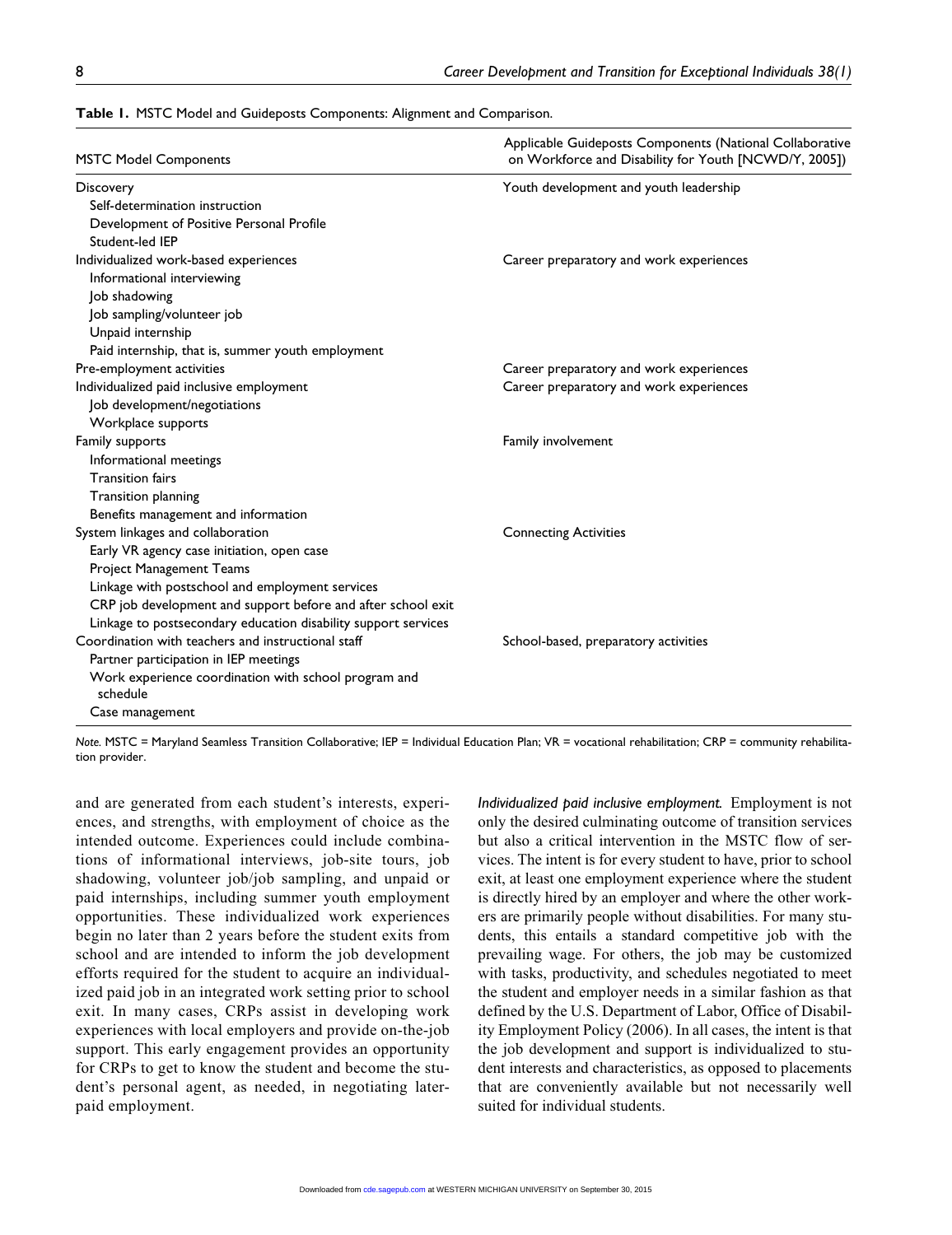*Family supports.* Throughout the MSTC flow of services, supports are provided to family members through involvement in discovery activities, input into work experience and job search planning, informational meetings, formal events, such as transition fairs, and direct training in benefits management for those families of youth receiving Supplemental Security Income (SSI) or Social Security Disability Insurance (SSDI). It is expected that the level of involvement of families will vary due to individual family circumstances. However, it is desirable, when possible, for families to play a key role in identifying individual preferences and supports that are relevant to transition planning and transition activities. In addition, collaborating partners have various responsibilities to facilitate family understanding of, and linkages to, postschool services.

*Early VR agency case initiation.* The MSTC model features the active participation of VR counselors in each student's transition plan. A designated VR counselor is assigned to each school system participating in MSTC. Students are referred to VR upon identification as a participant in the MSTC model and, as noted, case initiation occurs no later than the second school year prior to projected school exit. The VR counselor works with the student and family to develop the Individualized Plan of Employment. which is updated as necessary throughout the student's participation in the model's services. The VR counselor is immediately positioned to authorize applicable VR services that may be required as student's progress through the MSTC flow of services.

*System linkages and collaboration.* Students who participate in MSTC services require some level of transition support before, during, and after school exit. A team structure, called a project management team, brings together the critical partners in each demonstration site to organize the collaborative planning necessary to make this support available throughout the MSTC process. The project management team is a cross-functional group of professionals that has a clear role and responsibility for supporting individuals with disabilities as they pursue their chosen career path. Typically, this team of professionals represents the school district, VR, postsecondary education (e.g., community college, technical schools), mental health services, intellectual and other developmental disabilities services, One-Stop Centers, and local CRPs, who may have an immediate or projected role in supporting the students in their transition. The purpose of this team is to coordinate the delivery of services for all participating students so that services are readily provided as needed and so that continuous, uninterrupted services are available as students exit school. The project management teams are constructed to operate in a similar fashion as local Interagency Transition Teams (Stodden, Brown, Galloway, Mrazek & Noy, 2004), with an additional and primary focus on individual students.

*Coordination with teachers and instructional staff.* For MSTC, student participants maintain their connection to those educational services they would ordinarily receive in the absence of MSTC model. However, with MSTC, educational personnel have additional opportunities to collaborate with the VR counselors, CRP representatives, and others who may be involved in the activities associated with the other MSTC components. These activities may be a part of or adjunctive to existing curricular focus. As noted, VR counselors and CRP representatives may participate in IEP meetings and discovery activities. Conversely, teachers will contribute, for example, to the development of the positive personal profile and related work experience and employment development activities.

## *Participating Sites*

Of the 24 county-wide school districts in Maryland, 11 were selected to pilot and implement the MSTC model through a competitive bid process. Since the demonstration grant has a finite duration (5 years), the selection of the sites were staggered so that one site was selected for the 2007–2008 school year (SY), three sites were selected in SY 2008– 2009, three sites in SY 2009–2010, three sites in SY 2010– 2011, and one site in SY 2011–2012. Each site receives 2 years of funding resources: 1 year to plan for implementing the model and 1 year to begin model implementation. The funds are accompanied with the expectation for the model to be sustained beyond the 2-year grant through existing resources. The grant to each district is also accompanied by intensive technical assistance to plan and implement the MSTC flow of services. The technical assistance, provided by Maryland Division or Rehabilitation Services partner, TransCen, Inc., supports the sites for the duration of the federal demonstration as the new practices are sustained and as the model is expanded to be available to students beyond the pilot groups.

The participating sites represent a mixture of urban, suburban, and rural communities. Because the MSTC model is designed to be applicable across multiple student disability categories, and because each community has distinct demographics and student circumstances, each site was given the option to pilot the model with a specific target population(s) of students eligible for VR services for whom better transition outcomes were desired by that community. For example, some sites targeted students on a track for a regular diploma who are at risk of dropping out of school. Other sites chose to target students on a certificate track for whom coordinated postschool supports to actively pursue their career goal had been lacking. Some sites chose to apply the model to both populations. Depending on the size of the school district, each site is expected to enroll up to 20 students per year for the life of the MSTC demonstration with up to 5 of these students in their last year in school, 5 in the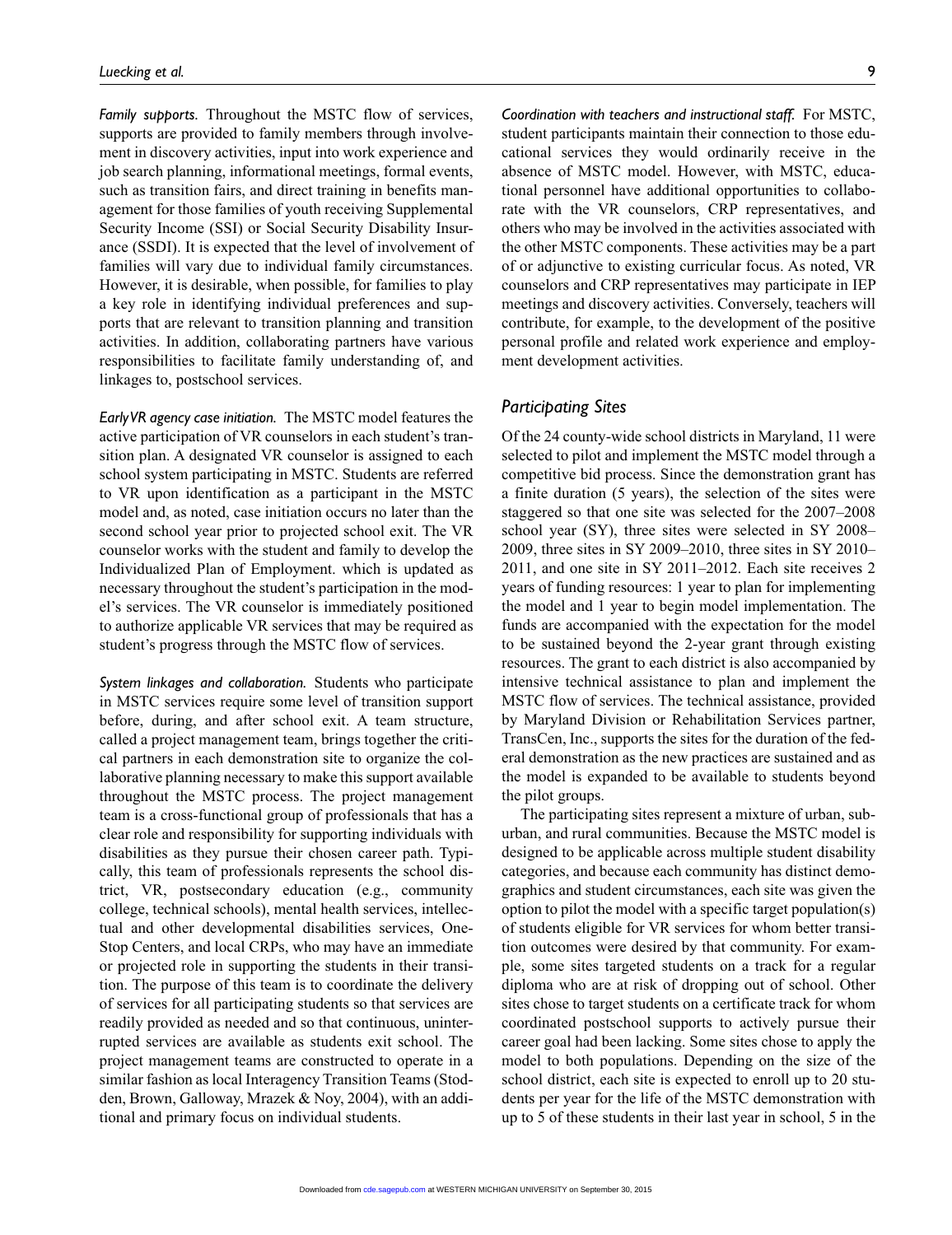second to last year, and 10 in the third to last year. This enables a broader group of students to be exposed to at least some of the MSTC intervention components associated with the flow of services (see Figure 2), with roughly half of those enrolled receiving the full 3-year dose of the MSTC model. A total of approximately 400 students will receive exposure to the MSTC components by the conclusion of the demonstration.

## *Student Characteristics*

Since the initiation of the project through March 2012, 349 students have experienced the MSTC model in full or in part. Participating students are predominantly female (70%), between the ages of 16 to 18 years (69%), and the majority identify as White (55%), Black, or African American (43%). Primary disability was identified for each student as intellectual and other developmental disabilities (25%), psychiatric/serious emotional disturbance (PSY/ SED; 19%), specific learning disability (SLD; 17%), autism (17%), or other health impairment (10%). The remainder of the student population reported their disability as attention deficit hyperactivity disorder (ADHD), speech/language impairment, multiple disabilities, sensory disabilities, brain injury, or mobility/physical impairment.

At enrollment, 63% of the students anticipated that they would receive a diploma and 37% anticipated a certificate of completion. The majority of the students received some type of public assistance, with about one-half reported receiving SSI or Medicaid. More than 80% of the students were linked to VR at enrollment as this was a part of the student selection criteria. About 20% of the students were linked to developmental disabilities services and a small portion was linked to mental health services. A few (9%) were already linked to a CRP and 12% reported no linkages at enrollment.

## *Component Services Received by Students*

The intensity of services received by students was consistently high across service components. All 349 students had a person-centered support team and the majority actively engaged in assessment and discovery activity to include self-determination instruction (93%), positive personal profile development (76%), career exploration through workbased experiences (65%), and were involved in the development of their IEP's and a part of their meetings (76%). Fifty percent of the students participated in summer youth employment, which was considered a paid internship that was subsidized by the state VR agency. Services received by students to support summer youth employment and/or paid inclusive employment prior to school exit included pre-employment activities (e.g., resume writing, interviewing techniques, problem-solving, etc.; 84%),

information on the impact of work on social security benefits (42%), job development/negotiations (60%), and workplace supports (40%). Students were supported as they connected with postschool systems to include early engagement with VR (94%), postsecondary entities (20%), and active service from the developmental disabilities agency (32%) or mental health agency (9%). Over 75% of the students received supports from CRPs to maintain their summer youth employment, inclusive job, and/or postsecondary education enrollment.

## **Preliminary Results**

As identified in the conceptual framework, the model was designed to address the known barriers for students to seamlessly transition to postschool settings. Of primary interest is to learn if the model may offer a promising pathway to employment, postsecondary education, and ultimately careers for students with disabilities. A description of preliminary results follows that summarizes key outcomes achieved by students at the point of their transition from school to employment and/or postsecondary education settings. Anticipated longer term outcomes are discussed as implied by the preliminary results.

## *Key Outcomes at the Point of Transition*

As of June 2011, 124 of the 349 participating students, or 36%, had exited high school. Of the 124 students who have exited, there were three cohort groups from 2009, 2010, and 2011 (24 students had exited high school in 2009, 32 in 2010, and 68 in 2011). Exit information collected on these students include postschool engagement (either competitive employment, postsecondary education, or both), VR involvement (i.e., open case), and systems connections (e.g., developmental disabilities, mental health, CRPs).

Student outcomes were generated from 7 of the 11 sites. Of the 7 sites, 3 sites have been implementing the model for 4 to 5 years (Charles County Carroll County, and Ann Arundel County) and are sustaining the model using existing resources. One site has been implementing the model for 3 years and is in process of developing its resource sustainability plan (Calvert County), 2 sites had completed their model planning year and are in their first year of implementation (Washington County and Baltimore City), and 1 site is in its planning year (St. Mary's County). The remaining 4 sites of the total 11 sites have not implemented the model long enough to have exiting students with outcome data.

Preliminary results indicate that the majority of the students at the point of transition, or exit from high school, had achieved key outcomes as identified in the model's conceptual framework. As noted in Table 2, all the 124 exiting students had an active case with VR and 76% were linked to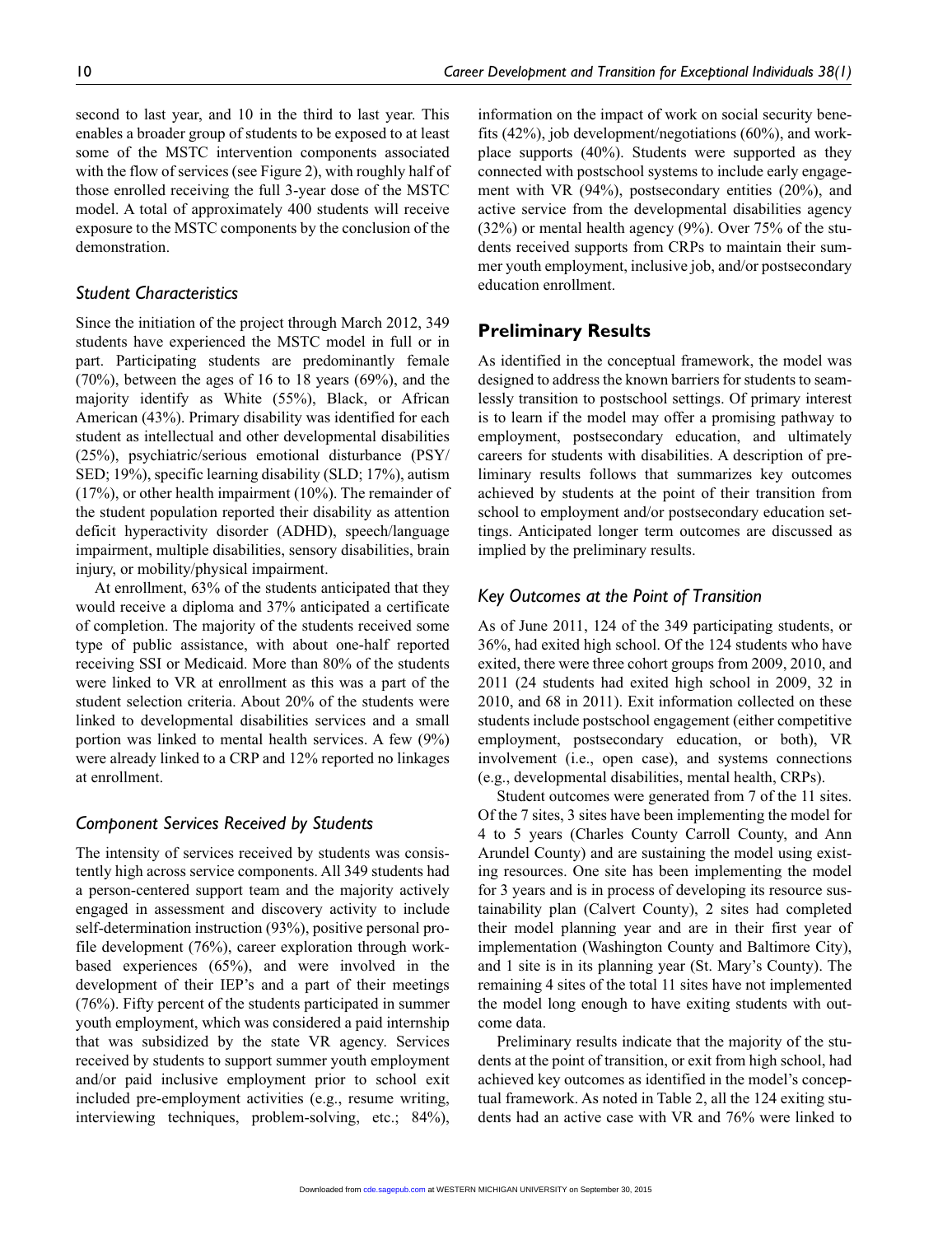|                                                    |           | At the Point of<br>Transition |  |
|----------------------------------------------------|-----------|-------------------------------|--|
| <b>Key Outcomes</b>                                | $n = 124$ | ℅                             |  |
| Active vocational rehabilitation case              | 124       | 100                           |  |
| Engaged with community rehabilitation<br>providers | 94        | 76                            |  |
| Individualized, paid inclusive employment          | 32        | 26                            |  |
| Enrolled in postsecondary education                | 28        | 23                            |  |
| Individualized, paid inclusive employment          | 17        | 14                            |  |

**Table 2.** Key Outcomes for Students At the Point of Transition.

CRPs for employment services and supports. Seventyseven or 63% of the students had achieved the optimum seamless transition; that is, they were employed in individualized, inclusive jobs (26%), enrolled in postsecondary education (23%), or employed and enrolled in postsecondary education (14%).

It is useful to compare the MSTC component services received by students who achieved the optimum seamless transition with those who remain in the transition process. We refer to exited students who were not employed or enrolled in postsecondary education, but had an active VR case, as remaining in the transition process. Of the 77, or 63% of the students who achieved optimum seamless transition, 69% were engaged with a CRP, the majority had participated in self-determination instruction (96%), development of a positive personal profile (74%), explored careers through work-based experiences (60%), and participated in summer youth employment (68%) during their enrollment in the MSTC model demonstration.

Of the 47, or 37% of students who remain in the transition process, the majority (87%) were connected to CRPs to assist them as they continued to actively search for competitive jobs or to enroll in postsecondary education. Almost all these students engaged in self-determination instruction (94%), 68% had developed a positive personal profile, 55% had participated in work-based experiences, and 62% were involved in summer youth employment. In other words, there was no apparent difference between the two groups in the intensity of exposure to the model component services.

It is also useful to review outcomes of exiting students by identified primary disability categories. Students with intellectual or developmental disabilities (IDD), PSY/SED, autism, and SLD were the largest disability categories to exit from high school. It is important to note that the frequency of disability groups participating in the model was determined by each sites' selection of target populations. Achieving the highest level of optimum transition were students with ADHD/ADD (100%), speech and language impairment (88%), and autism (84%). Fifty-three percent of students with PSY/SED, 52% with SLD, and 48% with IDD

achieved optimum transition as well. Across the disability groups, all students had active VR cases. The highest level of engagement with CRPs was with students with IDD, SLD, and PSY/SED.

### *Longer Term Key Outcomes*

Because the data examined so far are at the point of school exit, we can only make inferences about ongoing individualized inclusive employment as defined by ultimate successful VR case closure. In considering the descriptive comparisons, however, of early outcomes and services between those students who achieved the optimum seamless transition of employment and/or postsecondary education with those students whose transition remains in process, we can make tentative observations. First, since all the youth whose transition remains in process have active VR cases, and since 87% of them are also connected to CRPs, it can be expected that eventual adult employment remains a possibility for a reasonable percentage of these youth. Second, because we do not know yet whether those who achieved optimum transition will remain employed and/or complete postsecondary education, we cannot infer eventual successful VR case closure. In other words, more examination of eventual case closures will be necessary to determine the long-term impacts of model participation. However, the prospects for achieving the anticipated long-term outcomes are promising, given the high level achievement of short-term outcomes.

## **Discussion**

The MSTC model demonstration is one of the first attempts to blend the components of the *Guideposts for Success* into a single systematic flow of transition service delivery. The components of MSTC are defined not by disability category or any other individual or system characteristic, but rather by what the *Guideposts* represent as extant research and contemporary professional consensus on what constitutes optimal transition services. This demonstration provides early indication that the model has potential to be applied across disability categories, across geographically and demographically diverse school systems, and irrespective of the type of exit document the student was pursuing, that is, a diploma or certificate of completion. As such, it has the potential to serve as a practice framework that mitigates the stubborn barriers that have so far impeded the achievement of the intent of federal transition policy. That is, by melding research-supported interventions (e.g., work experiences, youth empowerment, service linkages) into a coherent transition service model, longstanding barriers, such as disjointed service connections and limited work experience access are mitigated. The gold standard of transition, paid inclusive adult employment, is thus more likely. The model and preliminary results especially promote the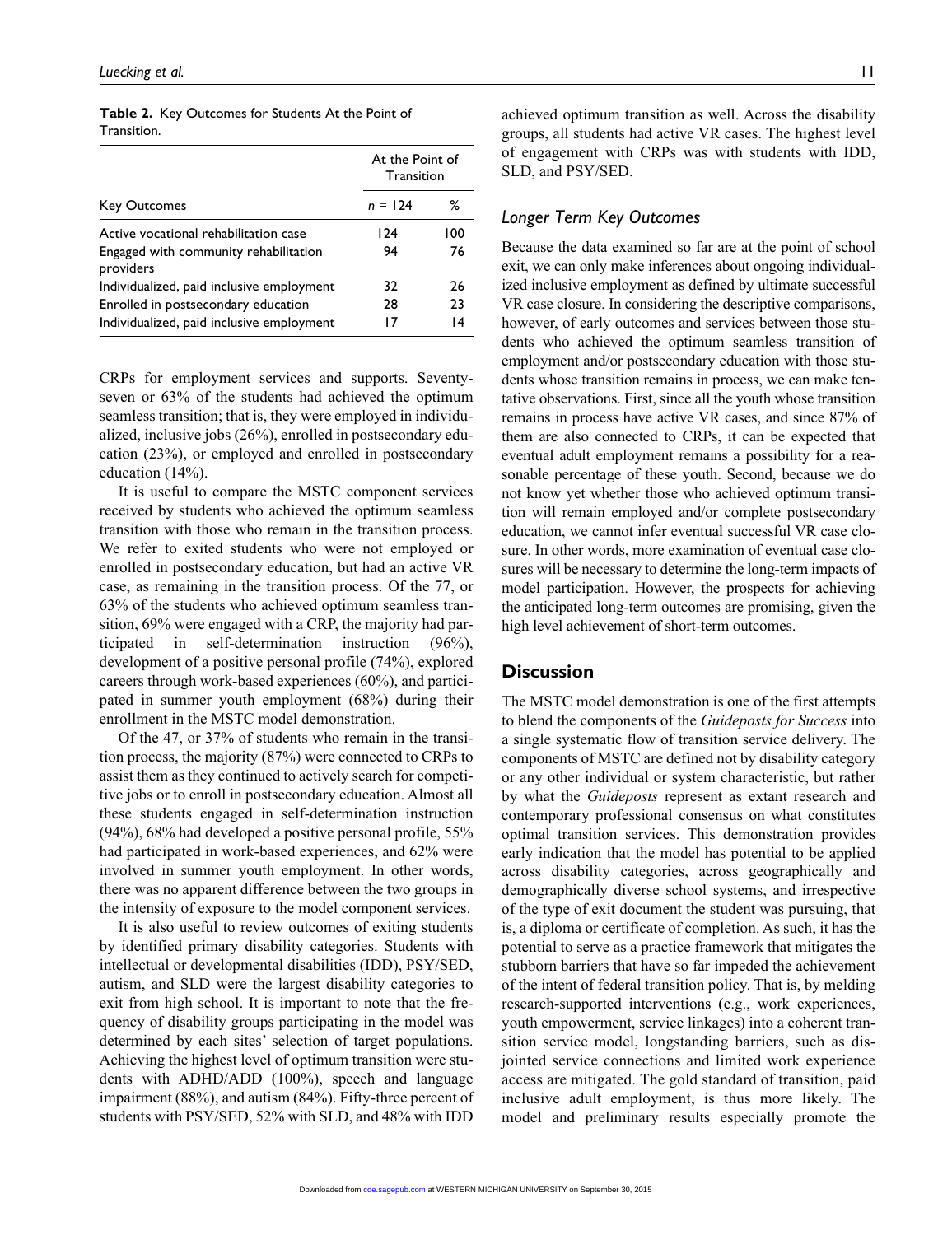implementation of more recently reported evidence-based predictors of postschool employment success (Carter et al., 2012; Simonsen, 2010; Test et al., 2009). That is, work experience and employment during the secondary school years, family expectations and involvement, and direct connections to postschool support services are increasingly recognized as essential components for transition success. Thus, the model presented here potentially offers a more clearly defined pathway to employment, postsecondary education, and careers for youth with disabilities who are exiting from public secondary education.

## *Limitations and Implications for Future Research*

Although the model described here was applied across geographic and demographically diverse school systems and across diverse student populations, care should be taken in the interpretation of the early results. First, each site applied the model to a selected subset of eligible students. Thus, we cannot presume to generalize the findings to the larger populations of students in the respective school systems. Second, although the basic components of the model were required of each implementing site and each site received direct technical assistance in the implementation of the model, the fidelity of implementation across sites is subject to variations in staff and collaborating entity capacities in relation to each individual component. This needs to be further examined. However, the results provided here offer useful implications for in-the-field adoption of the model's practice framework.

Although, in this sample, more than 60% of the existing participants have achieved a direct seamless transition to employment, postsecondary education, or both, a more detailed picture will be obtained upon the completion of the demonstration, whereby additional exiting students will further illustrate model impact. As all the exiters in the MSTC sample maintained an open VR case, and since a large percentage are connected with adult CRPs for ongoing support in job acquisition and retention, the prospects of eventual employment success for MSTC participants is favorable but yet unknown. It is reasonable to expect that employment outcomes will likely continue to rise for these youth; however, a more detailed follow-up using VR closure data will provide an accurate picture of these participants. Subsequent analysis of the model's impact will include these data. As well, an examination of implementation fidelity across sites is in process to address the confidence with which we can fully interpret the outcomes.

#### *Implications for Practice*

Among other things, MSTC is intended to address a broad infrastructure issue with which the field has been wrestling for years, that is, the fragmentation of service delivery, no commonly shared set of high performance expectations for youth with disabilities, sporadic participation by youth and families in transition planning, episodic and uncoordinated work experiences during secondary school years, and no consistently applied mechanism for connecting schools, VR, and other postschool services (Wehman, 2006). It is important to note that MSTC is not a "program" in that it is not intended to be a separate service from the ordinary flow of the student's transition. Rather it is a model, based on extant research, on which transition might be organized so that interventions are complementary to one another, coordination naturally occurs between education and other service systems, and students and families have clearer understanding of postschool career options. As well, it is a model that is intended to assist students to achieve adult employment outcomes through planned and uninterrupted attention to their path toward employment and careers. As such, it offers a blueprint that is informed by the *Guideposts* from which education professionals, VR, and other collaborators can organize their respective roles in the transition process. Furthermore, preservice and in-service education that take structure from the model, may find it useful in preparing transition professionals to fulfill the roles that are important to the delivery of effective transition service that is driven by the desired outcome of adult inclusive employment for youth with disabilities. Continued research is necessary to explore more fully the impact of these components as more practitioners employ them in the field and as more policies support their implementation.

#### **Acknowledgments**

The authors acknowledge the project pilot sites, whose efforts are critical to realizing the impact of the MSTC model; the Maryland Division of Rehabilitation Services (DORS), specifically Adele Connolly who has provided essential program direction and coordination; and TransCen colleagues, Drs. Christy Stuart, Ann Deschamps, Monica Simonsen and Ms. Becca Smith who have been instrumental in the implementation of this demonstration project.

#### **Authors' Note**

The opinions expressed herein do not necessarily reflect the position or policy of the U.S. Department of Education. Nor does the mention of trade names, commercial products, or organizations imply endorsement of the Rehabilitation Services Administration.

#### **Declaration of Conflicting Interests**

The author(s) declared no potential conflicts of interest with respect to the research, authorship, and/or publication of this article.

#### **Funding**

The author(s) disclosed receipt of the following financial support for the research, authorship, and/or publication of this article: The